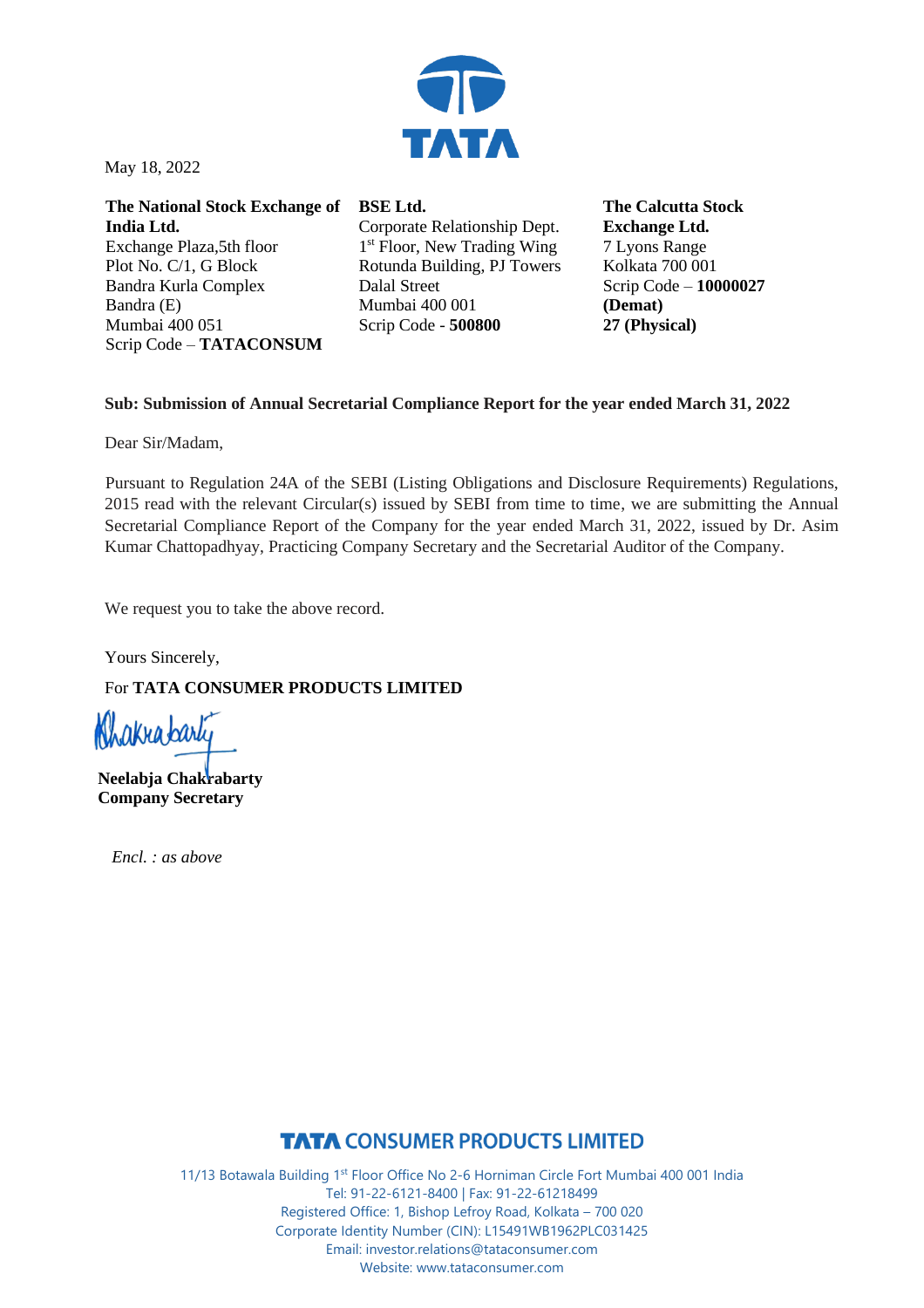#### **DR. ASIM KUMAR CHATTOPADHYAY**

M.COM., Ph.D. (Appl.Eco.), LL.B., F.C.M.A., F.C.S., D.Litt

"MATRI ASHIS" 10, Kumar Para Lane, **Ganges Side, ALAMBAZAR** Kolkata-700035. (Near Alambazar Govt. Quarters) Mobile: 9830040243 / 9137811499 e-mail: asimsecy@gmail.com

## **Secretarial Compliance Report of Tata Consumer Products Limited** (CIN:L15491WB1962PLC031425) For the Year Ended 31st March, 2022 (Pursuant to Regulation 24A (2) read with SEBI (Listing Obligations and Disclosure Requirements)

(Second Amendment) Regulations, 2021. w.e.f. 05/05/2021

To, **The Members. Tata Consumer Products Limited** 1, Bishop Lefroy Road, Kolkata - 700 020

I. Dr. Asim Kumar Chattopadhyay ,Practicing Company Secretary (FCS No. 2303, Certificate of Practice No. 880) have examined:

(a) all the documents and records made available to us and explanation provided by **Tata Consumer** Products Limited ("the listed entity"),

(b) the filings/ submissions made by the listed entity to the stock exchanges,

- (c) website of the listed entity.
- (d) any other document/ filing, as may be relevant, which has been relied upon to make this certification, for the year ended 31.03.2022 ("Review Period") in respect of compliance with the provisions of:
	- (a) the Securities and Exchange Board of India Act, 1992 ("SEBI Act") and the Regulations, circulars, guidelines issued thereunder; and
	- (b) the Securities Contracts (Regulation) Act, 1956 ("SCRA"), rules made thereunder and the Regulations, circulars, guidelines issued thereunder by the Securities and Exchange Board of India ("SEBI");

The specific Regulations, whose provisions and the circulars/ guidelines issued thereunder, have been examined, include:-

- (a) Securities and Exchange Board of India (Listing Obligations and Disclosure Requirements) Regulations, 2015;
- (b) Securities and Exchange Board of India (Issue of Capital and Disclosure Requirements) Regulations, 2018;
- (c) Securities and Exchange Board of India (Substantial Acquisition of Shares and Takeovers) Regulations, 2011;

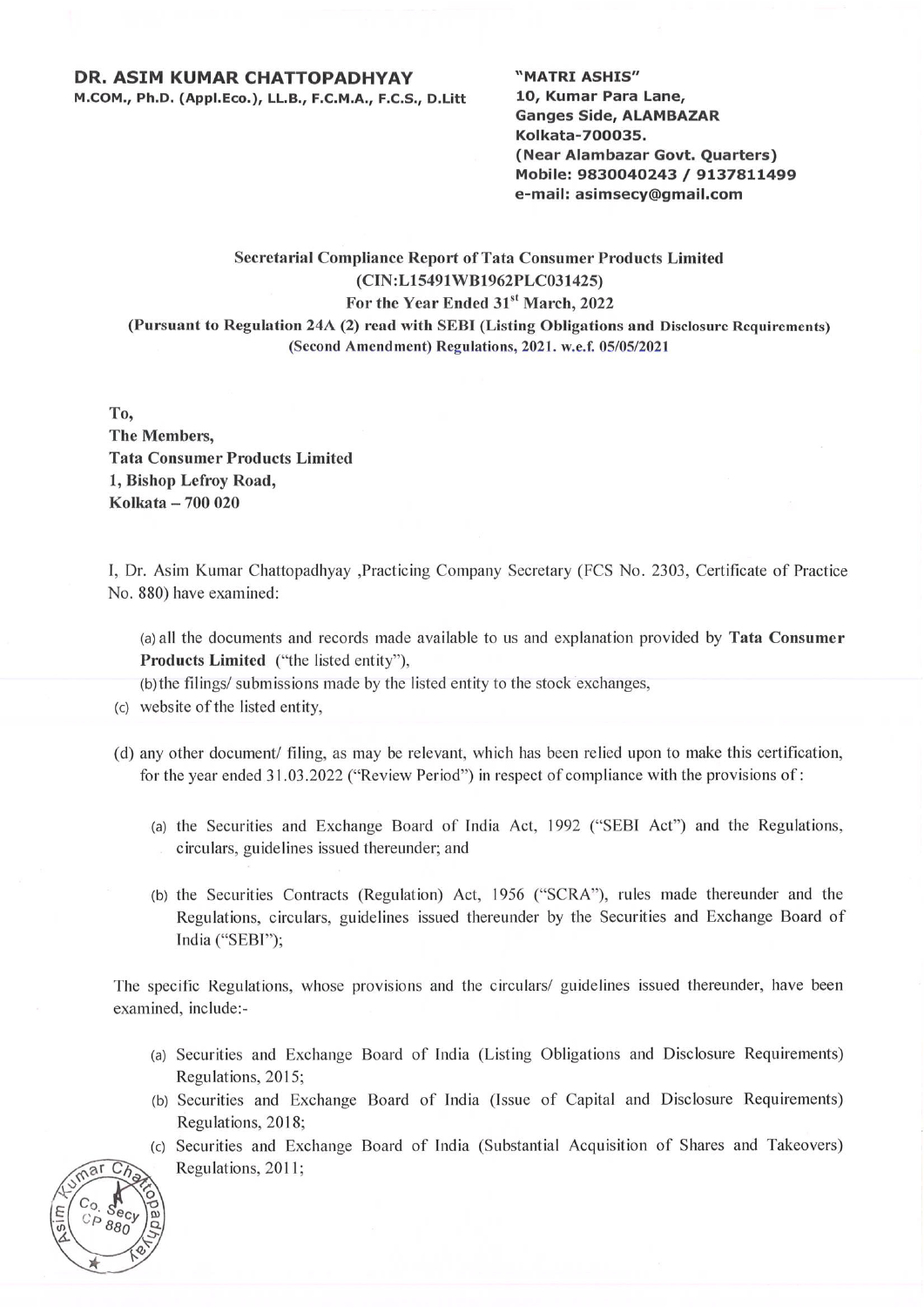- (d) Securities and Exchange Board of India (Buyback of Securities) Regulations, 2018;
- (e) Securities and Exchange Board of India (Share Based Employee Benefits and Sweat Equity) Regulations, 2021:
- (f) Securities and Exchange Board of India (Issue and Listing of Debt Securities) Regulations, 2008;
- (g) Securities and Exchange Board of India (Issue and Listing of Non-Convertible and Redeemable Preference Shares) Regulations, 2013; Not Applicable to the Company during the period under review ;
- (h) Securities and Exchange Board of India (Prohibition of Insider Trading) Regulations, 2015;
- (i) Applicable Regulations and Circulars / Guidelines issued thereunder.

And based on the above examination, I hereby report that, during the Review Period:

(a) The listed entity has complied with the provisions of the above Regulations and circulars/ guidelines issued thereunder, except in respect of matters specified below:-

| <b>Sr.No</b> Compliance Requirement<br>(Regulations/circulars/<br>guidelines including specific<br>clause) | <b>Deviations</b> | <b>Observations</b> /<br><b>Remarks of the</b><br>Practicing<br>Company<br><b>Secretary</b> |
|------------------------------------------------------------------------------------------------------------|-------------------|---------------------------------------------------------------------------------------------|
|                                                                                                            | <b>NONE</b>       |                                                                                             |

- (b) The listed entity has maintained proper records under the provisions of the above Regulations and circulars/ guidelines issued thereunder insofar as it appears from my examination of those records;
- (c) The following are the details of actions taken against the listed entity/ its promoters/ directors/ material subsidiaries either by SEBI or by Stock Exchanges (including under the Standard Operating Procedures issued by SEBI through various circulars) under the aforesaid Acts/ Regulations and circulars/ guidelines issued thereunder:

| Sr.<br>No. | <b>Action</b><br>taken by | <b>Details of</b><br>violation | Details of action   Observations/<br>taken E.g. fines,<br>warning<br>letter,<br>debarment, etc. | remarks of the<br>Practicing<br>Company<br>Secretary, if<br>any. |  |
|------------|---------------------------|--------------------------------|-------------------------------------------------------------------------------------------------|------------------------------------------------------------------|--|
|            | <b>NONE</b>               |                                |                                                                                                 |                                                                  |  |